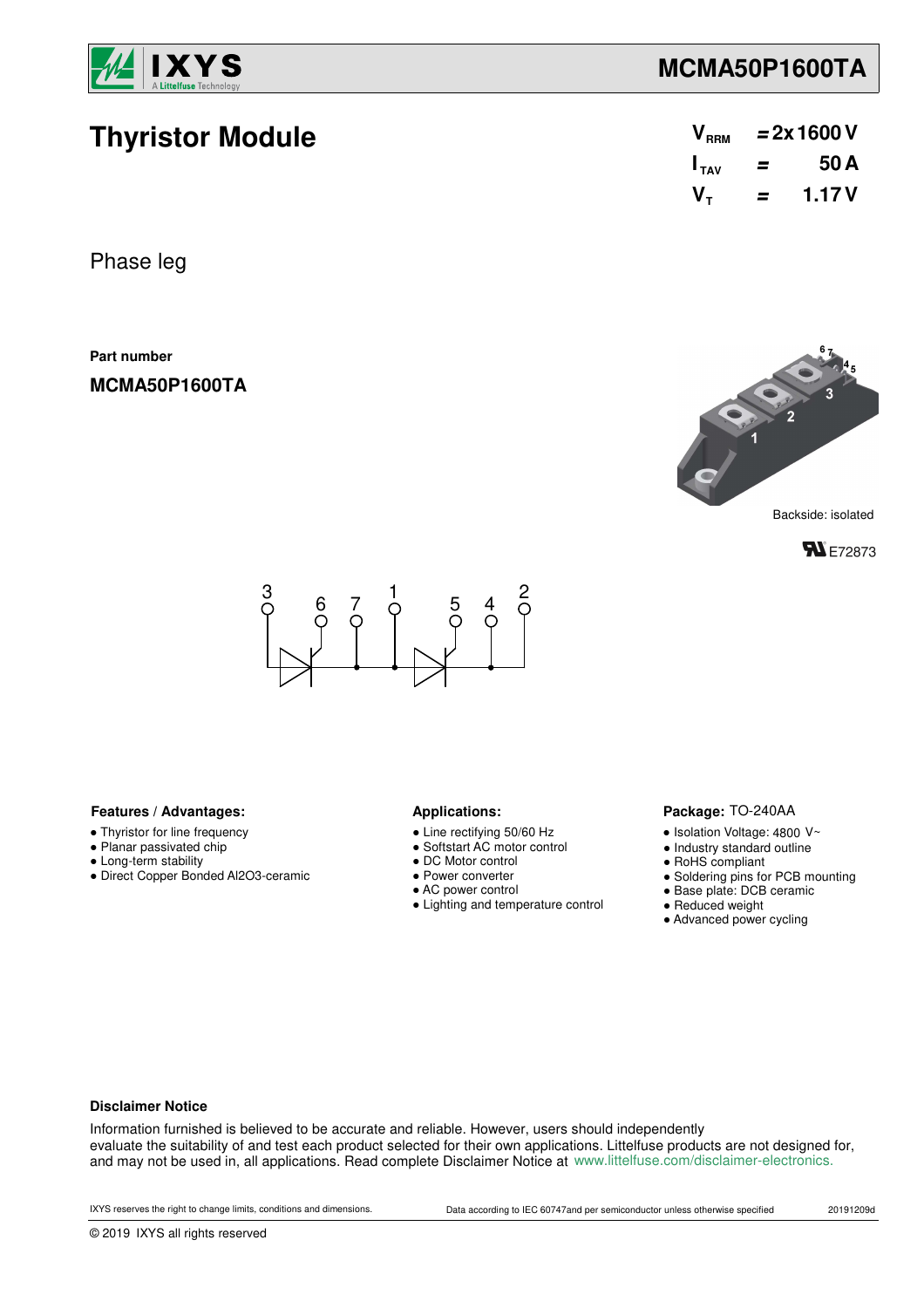

# **MCMA50P1600TA**

| <b>Thyristor</b>                        |                                                      |                                                                                  |                                |      | Ratings |      |                   |
|-----------------------------------------|------------------------------------------------------|----------------------------------------------------------------------------------|--------------------------------|------|---------|------|-------------------|
| Symbol                                  | <b>Definition</b>                                    | <b>Conditions</b>                                                                |                                | min. | typ.    | max. | Unit              |
| $\bm{V}_{\text{RSM/DSM}}$               | max. non-repetitive reverse/forward blocking voltage |                                                                                  | $T_{VJ} = 25^{\circ}C$         |      |         | 1700 | V                 |
| $V_{\scriptscriptstyle \text{RRM/DRM}}$ | max. repetitive reverse/forward blocking voltage     |                                                                                  | $T_{VJ} = 25^{\circ}C$         |      |         | 1600 | $\vee$            |
| $I_{R/D}$                               | reverse current, drain current                       | $V_{B/D} = 1600 V$                                                               | $T_{VJ} = 25^{\circ}C$         |      |         | 100  | μA                |
|                                         |                                                      | $V_{R/D} = 1600 V$                                                               | $T_{\text{vJ}} = 140^{\circ}C$ |      |         | 6    | mA                |
| $V_T$                                   | forward voltage drop                                 | $I_T = 50 A$                                                                     | $T_{\nu J} = 25^{\circ}C$      |      |         | 1.25 | $\vee$            |
|                                         |                                                      | $I_T = 100 A$                                                                    |                                |      |         | 1.48 | V                 |
|                                         |                                                      | $I_T = 50 A$                                                                     | $T_{VJ} = 125$ °C              |      |         | 1.17 | $\vee$            |
|                                         |                                                      | $I_T = 100 A$                                                                    |                                |      |         | 1.44 | $\vee$            |
| I <sub>TAV</sub>                        | average forward current                              | $T_c = 85^{\circ}$ C                                                             | $T_{V1} = 140^{\circ}C$        |      |         | 50   | A                 |
| $I_{T(RMS)}$                            | RMS forward current                                  | 180° sine                                                                        |                                |      |         | 79   | A                 |
| $V_{\tau_0}$                            | threshold voltage                                    | for power loss calculation only                                                  | $T_{V,I} = 140^{\circ}C$       |      |         | 0.89 | $\vee$            |
| $r_{\tau}$                              | slope resistance                                     |                                                                                  |                                |      |         | 5.3  | $m\Omega$         |
| $\mathbf{R}_{\text{thJC}}$              | thermal resistance junction to case                  |                                                                                  |                                |      |         | 0.7  | K/W               |
| $R_{thCH}$                              | thermal resistance case to heatsink                  |                                                                                  |                                |      | 0.2     |      | K/W               |
| $P_{\text{tot}}$                        | total power dissipation                              |                                                                                  | $T_c = 25^{\circ}C$            |      |         | 160  | W                 |
| $I_{TSM}$                               | max. forward surge current                           | $t = 10$ ms; (50 Hz), sine                                                       | $T_{VJ} = 45^{\circ}C$         |      |         | 800  | A                 |
|                                         |                                                      | $t = 8,3$ ms; (60 Hz), sine                                                      | $V_{\rm R} = 0 V$              |      |         | 865  | A                 |
|                                         |                                                      | $t = 10$ ms; (50 Hz), sine                                                       | $\overline{T_{vJ}}$ = 140°C    |      |         | 680  | $\overline{A}$    |
|                                         |                                                      | $t = 8,3$ ms; (60 Hz), sine                                                      | $V_{B} = 0 V$                  |      |         | 735  | A                 |
| 12t                                     | value for fusing                                     | $t = 10$ ms; (50 Hz), sine                                                       | $T_{VJ} = 45^{\circ}C$         |      |         | 3.20 | kA <sup>2</sup> S |
|                                         |                                                      | $t = 8,3$ ms; (60 Hz), sine                                                      | $V_{\rm R} = 0 V$              |      |         | 3.12 | kA <sup>2</sup> s |
|                                         |                                                      | $t = 10$ ms; (50 Hz), sine                                                       | $T_{VJ} = 140^{\circ}C$        |      |         | 2.31 | kA <sup>2</sup> S |
|                                         |                                                      | $t = 8,3$ ms; (60 Hz), sine                                                      | $V_{\rm R} = 0 V$              |      |         | 2.25 | kA <sup>2</sup> S |
| $C_{J}$                                 | junction capacitance                                 | $V_B = 400V$ f = 1 MHz                                                           | $T_{VJ} = 25^{\circ}C$         |      | 32      |      | pF                |
| $P_{GM}$                                | max. gate power dissipation                          | $t_P = 30 \mu s$                                                                 | $T_c = 140^{\circ}$ C          |      |         | 10   | W                 |
|                                         |                                                      | $t_{\rm p} = 300 \,\mu s$                                                        |                                |      |         | 5    | W                 |
| $P_{\text{GAV}}$                        | average gate power dissipation                       |                                                                                  |                                |      |         | 0.5  | W                 |
| $(di/dt)_{cr}$                          | critical rate of rise of current                     | $T_{VJ}$ = 140 °C; f = 50 Hz                                                     | repetitive, $I_T = 150 A$      |      |         | 150  | $A/\mu s$         |
|                                         |                                                      | $t_P$ = 200 $\mu$ s; di <sub>G</sub> /dt = 0.45 A/ $\mu$ s; -                    |                                |      |         |      |                   |
|                                         |                                                      | $I_G = 0.45$ A; $V = \frac{2}{3} V_{DRM}$ non-repet., $I_T = 50$ A               |                                |      |         |      | 500 $A/\mu s$     |
| $(dv/dt)_{cr}$                          | critical rate of rise of voltage                     | $V = \frac{2}{3} V_{DBM}$                                                        | $T_{VJ} = 140^{\circ}C$        |      |         | 1000 | $V/\mu s$         |
|                                         |                                                      | $R_{GK} = \infty$ ; method 1 (linear voltage rise)                               |                                |      |         |      |                   |
| $V_{GT}$                                | gate trigger voltage                                 | $V_p = 6 V$                                                                      | $T_{VJ} = 25^{\circ}C$         |      |         | 1.5  | $\vee$            |
|                                         |                                                      |                                                                                  | $T_{VJ} = -40$ °C              |      |         | 1.6  | $\vee$            |
| $I_{GT}$                                | gate trigger current                                 | $V_{D} = 6 V$                                                                    | $T_{VJ} = 25^{\circ}C$         |      |         | 78   | mA                |
|                                         |                                                      |                                                                                  | $T_{\text{VJ}} = -40^{\circ}C$ |      |         | 200  | mA                |
| $V_{GD}$                                | gate non-trigger voltage                             | $V_{D} = \frac{2}{3} V_{DBM}$                                                    | $T_{VJ} = 140^{\circ}$ C       |      |         | 0.2  | $\vee$            |
| $I_{GD}$                                | gate non-trigger current                             |                                                                                  |                                |      |         | 5    | mA                |
| IL.                                     | latching current                                     | $t_{p} = 10 \mu s$                                                               | $T_{VJ} = 25^{\circ}C$         |      |         | 200  | mA                |
|                                         |                                                      | $I_G = 0.45 A$ ; di <sub>G</sub> /dt = 0.45 A/µs                                 |                                |      |         |      |                   |
| $I_{\rm H}$                             | holding current                                      | $V_{D} = 6 V R_{GK} = \infty$                                                    | $T_{VJ} = 25^{\circ}C$         |      |         | 100  | mA                |
| $t_{gd}$                                | gate controlled delay time                           | $V_{D} = \frac{1}{2} V_{DBM}$                                                    | $T_{VJ} = 25^{\circ}C$         |      |         | 2    | μs                |
|                                         |                                                      | $I_G = 0.45$ A; di <sub>G</sub> /dt = 0.45 A/µs                                  |                                |      |         |      |                   |
| $t_q$                                   | turn-off time                                        | $V_R = 100 V$ ; $I_T = 50A$ ; $V = \frac{2}{3} V_{DRM}$ T <sub>VJ</sub> = 125 °C |                                |      | 150     |      | μs                |
|                                         | di/dt = 10 A/µs dv/dt = 20 V/µs $t_p = 200 \mu s$    |                                                                                  |                                |      |         |      |                   |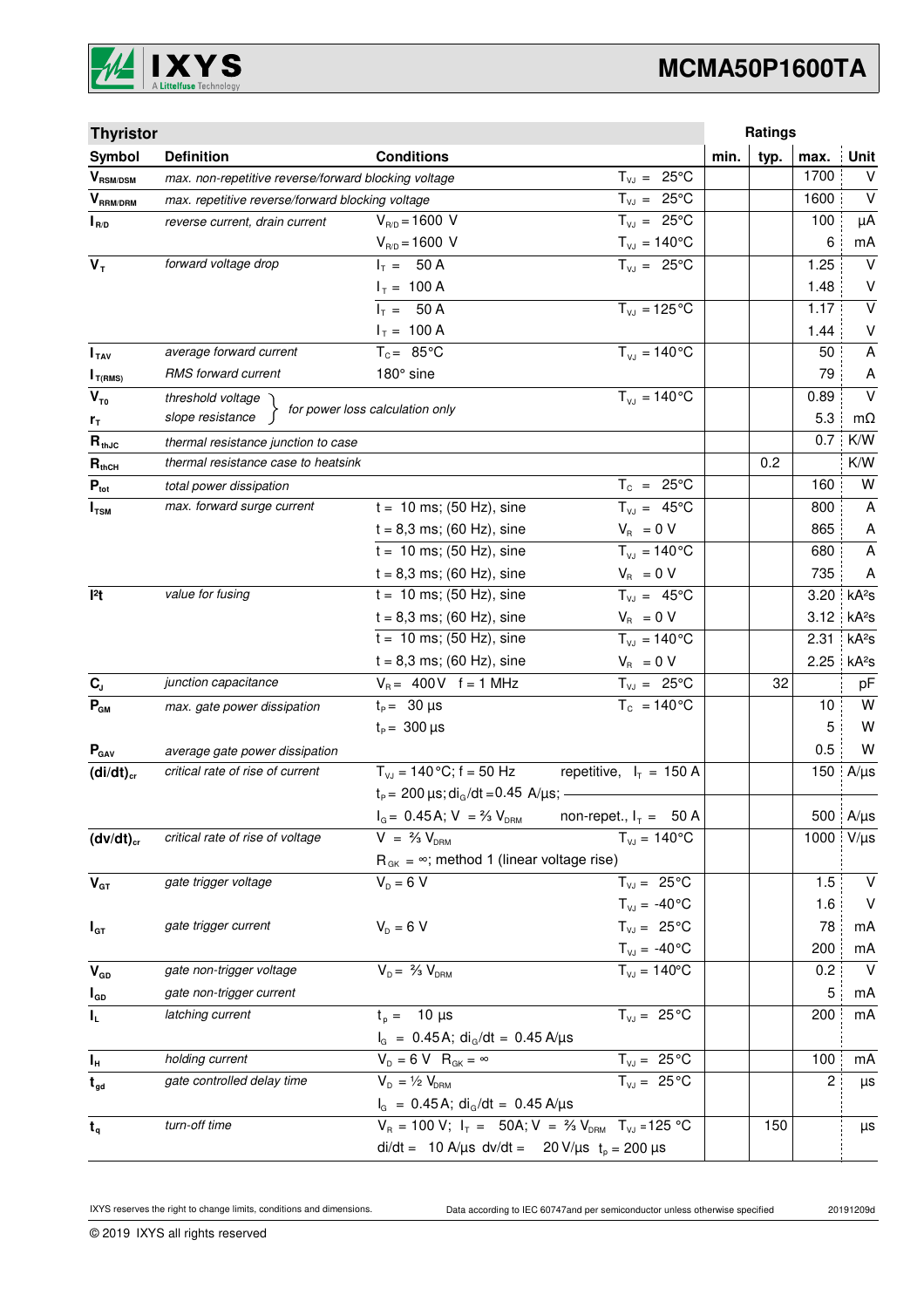

| Package                     | <b>TO-240AA</b>              |                                                              |                                           |      |       | <b>Ratings</b> |      |      |
|-----------------------------|------------------------------|--------------------------------------------------------------|-------------------------------------------|------|-------|----------------|------|------|
| Symbol                      | <b>Definition</b>            | <b>Conditions</b>                                            |                                           |      | min.  | typ.           | max. | Unit |
| I <sub>RMS</sub>            | <b>RMS</b> current           | per terminal                                                 |                                           |      |       |                | 100  | A    |
| $T_{\nu J}$                 | virtual junction temperature |                                                              |                                           |      | $-40$ |                | 140  | °C   |
| $T_{op}$                    | operation temperature        |                                                              |                                           |      | $-40$ |                | 125  | °C   |
| $\mathsf{T}_{\mathsf{stg}}$ | storage temperature          |                                                              |                                           |      | $-40$ |                | 125  | °C   |
| Weight                      |                              |                                                              |                                           |      |       | 81             |      | g    |
| $M_{\text{D}}$              | mounting torque              |                                                              |                                           |      | 2.5   |                | 4    | Nm   |
| $M_{\tau}$                  | terminal torque              |                                                              |                                           |      | 2.5   |                | 4    | Nm   |
| $d_{\mathsf{Spp/App}}$      |                              | creepage distance on surface   striking distance through air | terminal to terminal                      | 13.0 | 9.7   |                |      | mm   |
| $d_{\text{Spb/Apb}}$        |                              |                                                              | terminal to backside                      | 16.0 | 16.0  |                |      | mm   |
| $V_{\rm ISOL}$              | isolation voltage            | $= 1$ second                                                 |                                           |      | 4800  |                |      | V    |
|                             | $= 1$ minute                 |                                                              | 50/60 Hz, RMS; $ _{\text{ISOL}} \le 1$ mA |      | 4000  |                |      | ٧    |



## **Part description**

M = Module

C Thyristor (SCR) =

M A Thyristor (up to 1800V) = =

50 = Current Rating [A]

P Phase leg =

1600 = Reverse Voltage [V]

TA TO-240AA-1B =

| Orderino | . Number<br>Orderina | Product<br>Marking<br>. on                  | --<br>' Mode<br>Delivery | $ -$<br>Quantity | Code No. |
|----------|----------------------|---------------------------------------------|--------------------------|------------------|----------|
| Standard | 1600TA<br>MCMA50P    | MCMA50P <sup>-</sup><br><sup>ን</sup> 1600TA | Box                      | 36               | 13950    |

|                     | <b>Equivalent Circuits for Simulation</b> |                  | * on die level | $T_{\rm{v}} = 140^{\circ}$ C |
|---------------------|-------------------------------------------|------------------|----------------|------------------------------|
|                     | $I - (V_0) - R_0$                         | <b>Thyristor</b> |                |                              |
| $V_{0 \text{ max}}$ | threshold voltage                         | 0.89             |                |                              |
| $R_{0 \text{ max}}$ | slope resistance *                        |                  |                | $m\Omega$                    |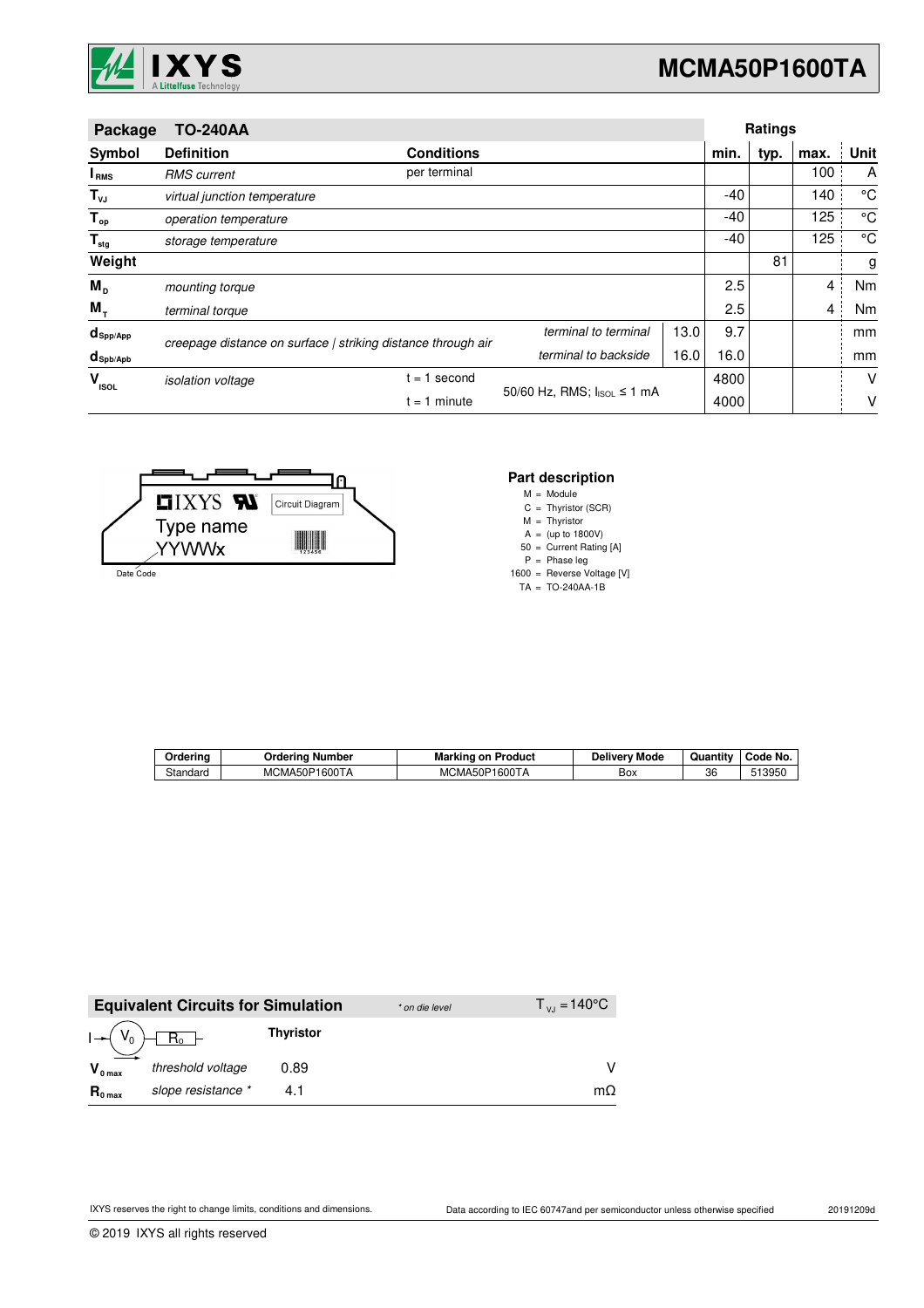

 **Outlines TO-240AA**



Optional accessories for modules

Keyed gate/cathode twin plugs with wire length = 350 mm, gate = white, cathode = red Type ZY 200L (L = Left for pin pair 4/5)<br>Type ZY 200L (L = Left for pin pair 4/5) UL 758, style 3751